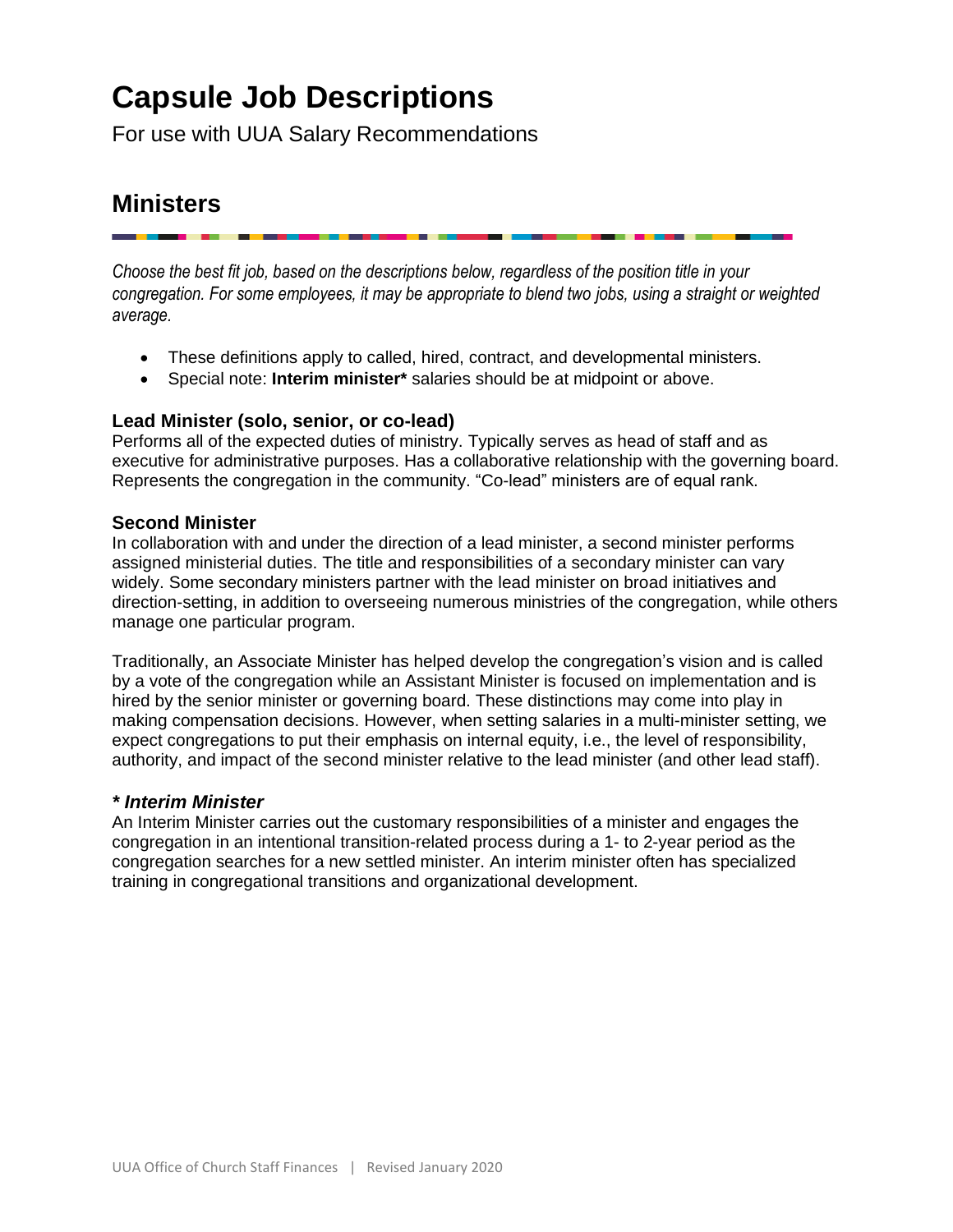*Choose the best fit job, based on the descriptions below, regardless of the position title in your congregation. For some employees, it may be appropriate to blend two jobs, using a straight or weighted average.*

# **Credentialed, Master Level**

A person who has achieved Master Level status in the UUA Religious Education Credentialing Program. See [RE Credentialing Program Plan](https://www.uua.org/sites/live-new.uua.org/files/recp_programplan_jan2019.pdf) for requirements.

# **Credentialed, Credentialed Level**

A person who has achieved Credentialed Level status in the UUA Religious Education Credentialing Program. See [RE Credentialing Program Plan](https://www.uua.org/sites/live-new.uua.org/files/recp_programplan_jan2019.pdf) for requirements.

# **Credentialed, Associate Level**

A person who has achieved Associate Level status in the UUA Religious Education Credentialing Program. See [RE Credentialing Program Plan](https://www.uua.org/sites/live-new.uua.org/files/recp_programplan_jan2019.pdf) for requirements.

# **Religious Educator**

A person who plans and administers a comprehensive religious education program, including recruitment, training, and coordination of volunteers, and who serves as a resource in using UU religious education curricula and programs. For purposes of these salary recommendations, a Religious Educator is a person who is employed in the leadership of a UU religious education program and has not completed any level of the UUA Religious Education Credentialing Program. In establishing the appropriate salary, consideration should be given to years of experience as a Religious Educator, relevant academic or related-professional achievement, and a demonstrated mastery of the various aspects of religious education program leadership.

# **Religious Education Coordinator**

Assists in planning and implementing a Religious Education program under the supervision of a Director of Religious Education (DRE) or a Minister. The RE Coordinator will both provide administrative support and will have some program responsibility. In a small congregation, the RE Coordinator may be the only RE professional and report to a Minister who directs the RE program. In a larger congregation, the RE coordinator will report directly to a DRE or RE minister who directs the RE program. Program responsibilities might include recruiting and guiding/supporting volunteers, serving as a teacher or program facilitator, supervising Sunday activities when the DRE or RE minister is unavailable, or managing one aspect of the religious education activities (such as directing a summer program, coordinating the children's or youth program, directing an evening adult program or a committee tasked with developing family activities).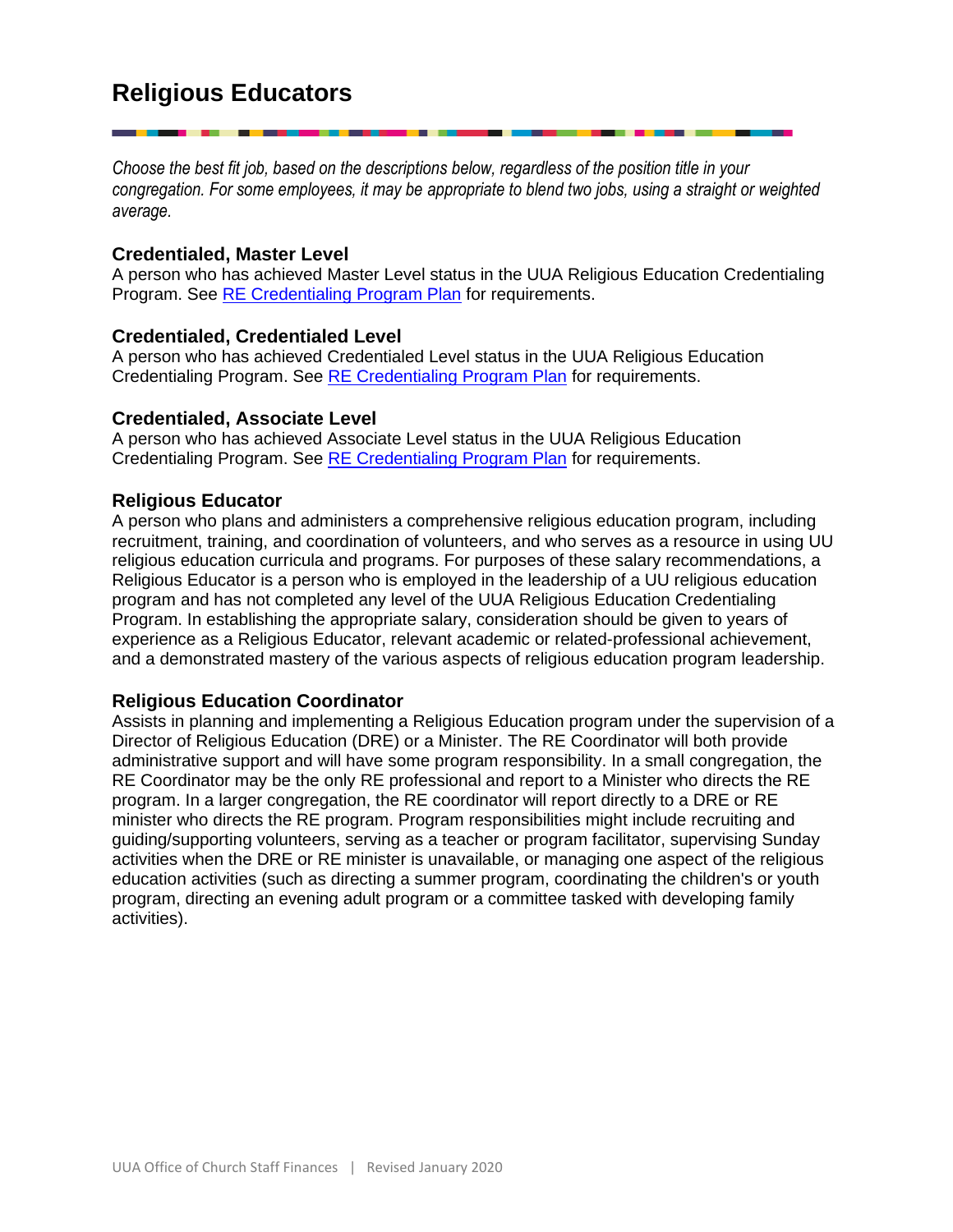*Choose the best fit job, based on the descriptions below, regardless of the position title in your congregation. For some employees, it may be appropriate to blend two jobs, using a straight or weighted average.*

#### **Certified Music Director**

A person who has completed the UUA Music Leadership Certification Program (see [requirements\)](https://www.uua.org/careers/music/certification-requirements) and fits the description of a Music Director, below.

#### **Music Director**

Directs the music program, usually in consultation with the minister. Has overall accountability for the program. Responsible for program administration, including budget. May supervise other music staff. Personally, or through others, organizes and directs the choir(s), selects the music for worship, plays the organ or other instruments. May engage other musicians and supervise their performance. Typically has at least one degree in Music.

#### **Certified Choir Director**

A person who has completed the UUA Music Leadership Certification Program (see [requirements\)](https://www.uua.org/careers/music/certification-requirements) and fits the description of a Choir Director, below.

#### **Choir Director**

Directs the choir(s) and/or other vocal groups. Often works under a music director.

#### **Organist/Keyboardist/Instrumentalist**

Accompanies the choir during services, plans keyboard music, and also performs as a solo musician. May be responsible for maintenance and repair of instruments. Usually works in concert with a music director.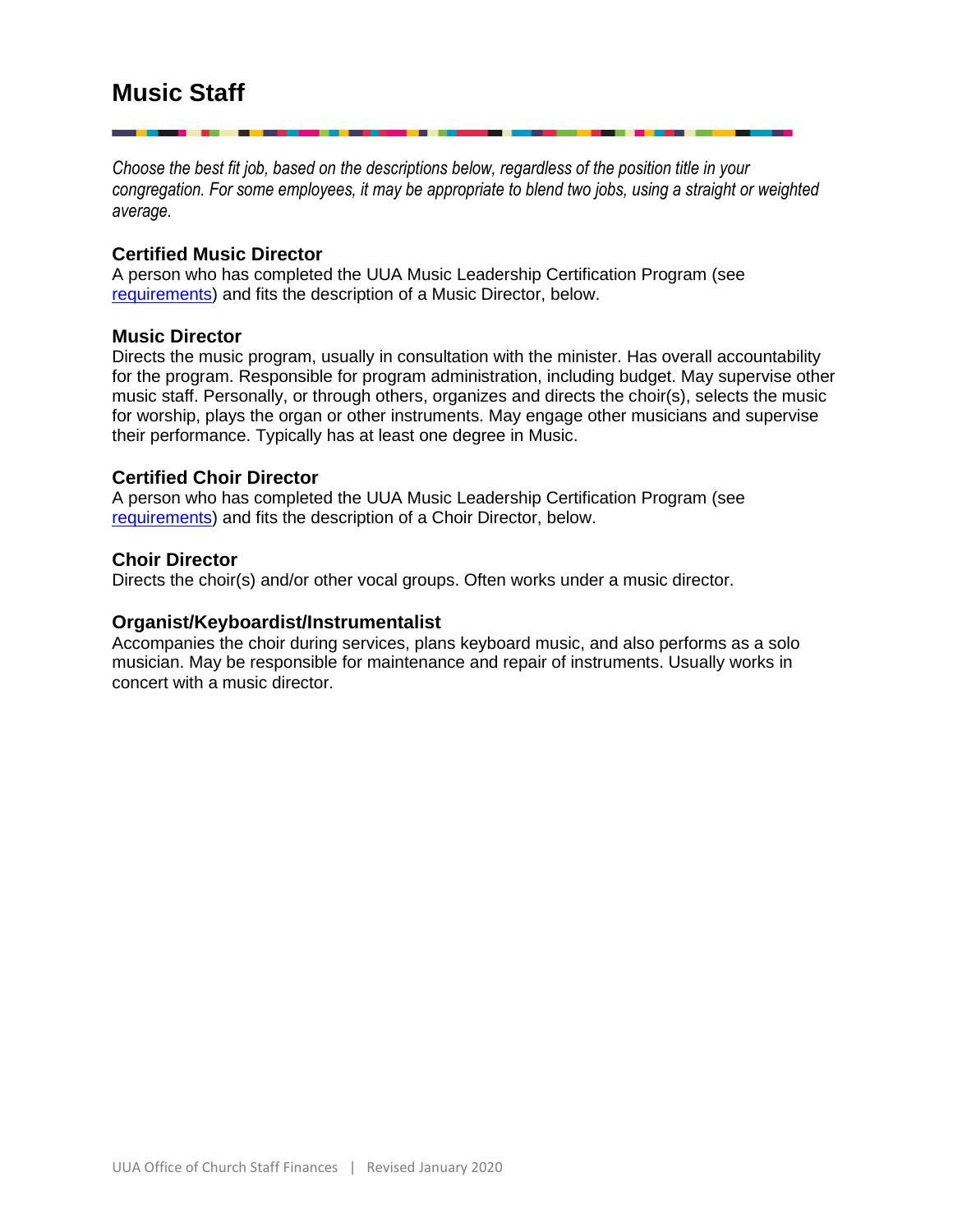*Choose the best fit job, based on the descriptions below, regardless of the position title in your congregation. For some employees, it may be appropriate to blend two jobs, using a straight or weighted average.*

# **Membership Director**

A well-developed membership staff position that provides vision and overall strategic congregational leadership, including integration with multiple areas of church life. Directs a comprehensive membership growth, new member assimilation, membership tracking, and volunteer and leadership recruitment program. Works collaboratively within the staff team and operates with a high level of authority within assigned program area(s). May also be responsible for additional areas of program management (e.g., Small Group Ministry, Stewardship, Communications, Adult Education).

#### **Membership Manager**

Works autonomously with a moderate level of authority. Collaborates with minister and other staff. Accountable for coordinator responsibilities as well as many or most of the following: Connect, engage and integrate visitors, members and friends into the life of the congregation. Develop, implement, monitor and evaluate membership programs and policies. Maintain budget oversight. May also be responsible for supervising a second area of programming (e.g., Small Group Ministry, Stewardship, Communications, Adult Education). May delegate some of these tasks to volunteers or staff.

#### **Membership Coordinator**

A largely administrative role supporting a membership program. Typically works independently on well-defined tasks and cooperatively with ministerial and lay leadership. Responsibilities may include: Providing visitor support/point of first contact, implementing policies and procedures, coordinating new member classes, recruiting volunteers for membership roles, supporting volunteer recruitment for other functions, and keeping records. May delegate some tasks to volunteers.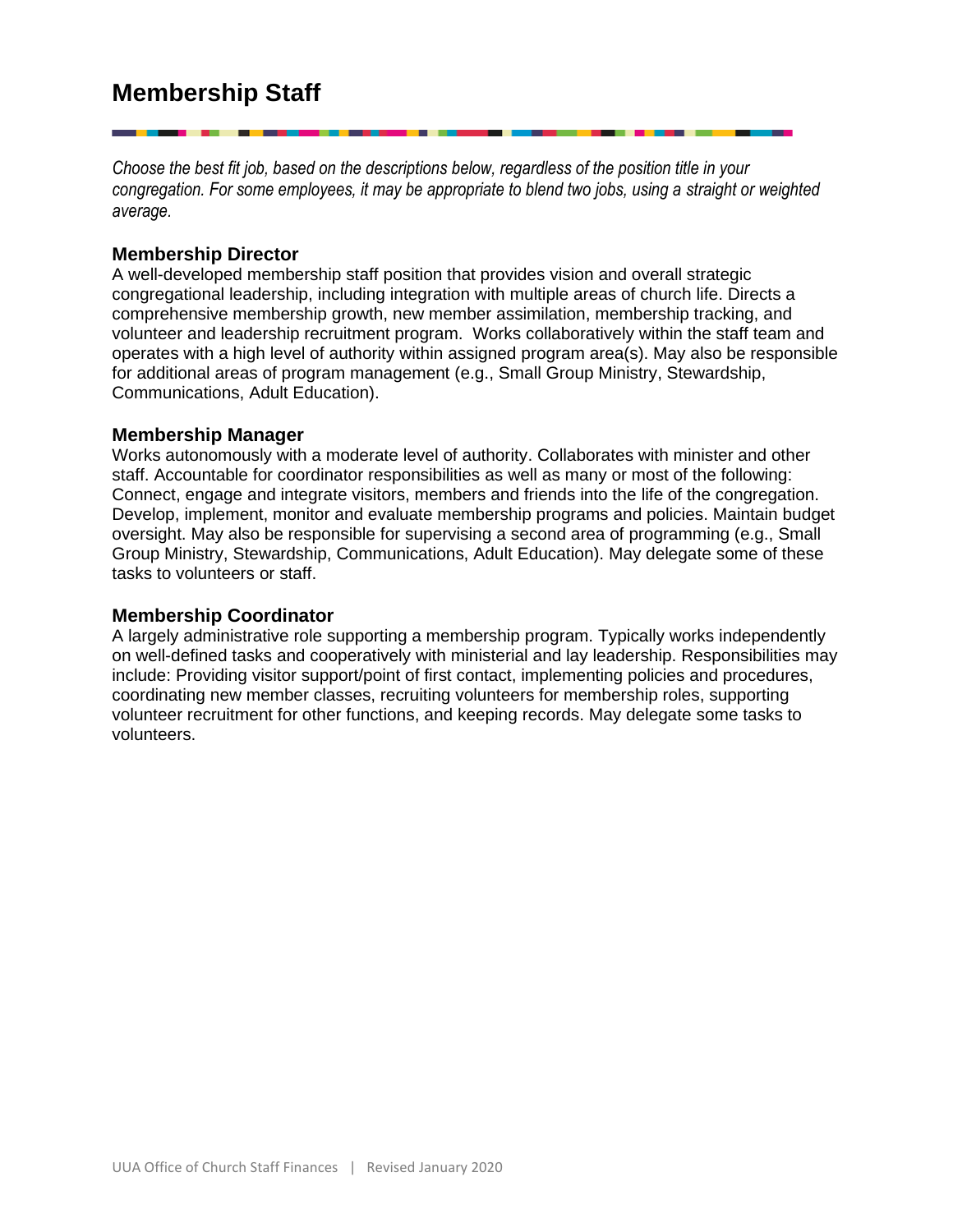# **Administrative and Operations Staff**

*Choose the best fit job, based on the descriptions below, regardless of the position title in your congregation. For some employees, it may be appropriate to blend two jobs, using a straight or weighted average.*

**Director of Finance and Operations** *(added in 2019 in Midsize III and larger)* In collaboration with the (senior) minister, provides strategic direction and assists with policysetting to achieve the mission and vision of the congregation in accordance with its governance structure. Oversees and adjusts processes and operations as necessary to ensure efficient and effective implementation of policies and procedures. Typically a member of the Executive Team.

In addition to the financial and administrative responsibilities outlined under Business Administrator (below), the Director of Finance and Operations is generally accountable for overall human resources administration.

#### **Business Administrator**

In collaboration with the senior minister, manages the administrative and financial matters of the congregation with a high degree of independence and fiscal responsibility. Advises the senior minister and governing board on a wide range of financial matters at both the strategic and operational levels including the operational budget, endowed funds, and stewardship planning. Typically empowered to sign contracts, negotiate insurance programs and develop financial plans. Supervises building-related issues. Supervises other administrative staff. Typically requires significant business and/or managerial experience. Often has a degree or other formal training in business administration.

#### **Congregational Administrator**

Responsible for a broad variety of administrative tasks with minimal guidance. Manages office procedures, facilities, schedules, purchasing, preparation of budgets, and bookkeeping services. Knowledgeable with major office-related computer applications including database management. Will supervise other administrative staff in the absence of a Business Administrator. Prepares reports and recommendations to the minister and governing board. Knowledgeable about the organization and its policies. May prepare payroll, accounts payable and record revenue.

#### **Office Administrator**

Responsible for a variety of operations for the administration of the church program under moderate supervision. May perform most of the functions listed above, but likely to require guidance. Often performs the duties of an Office Assistant. Will be skilled in current office applications for computers. May supervise other staff and/or volunteers.

#### **Office Assistant**

Provides general clerical support of semi-routine nature under close to moderate supervision. Operates office equipment. Activities include preparation and distribution of written/printed materials such as newsletters, Sunday bulletins, and sermons. Also answers and routs incoming calls, schedules building use and work hours for others. Will likely maintain church membership and mailing lists. Maintains necessary office supplies. May perform some ongoing, programmed administrative duties such as preparation of payroll and accounts payable.